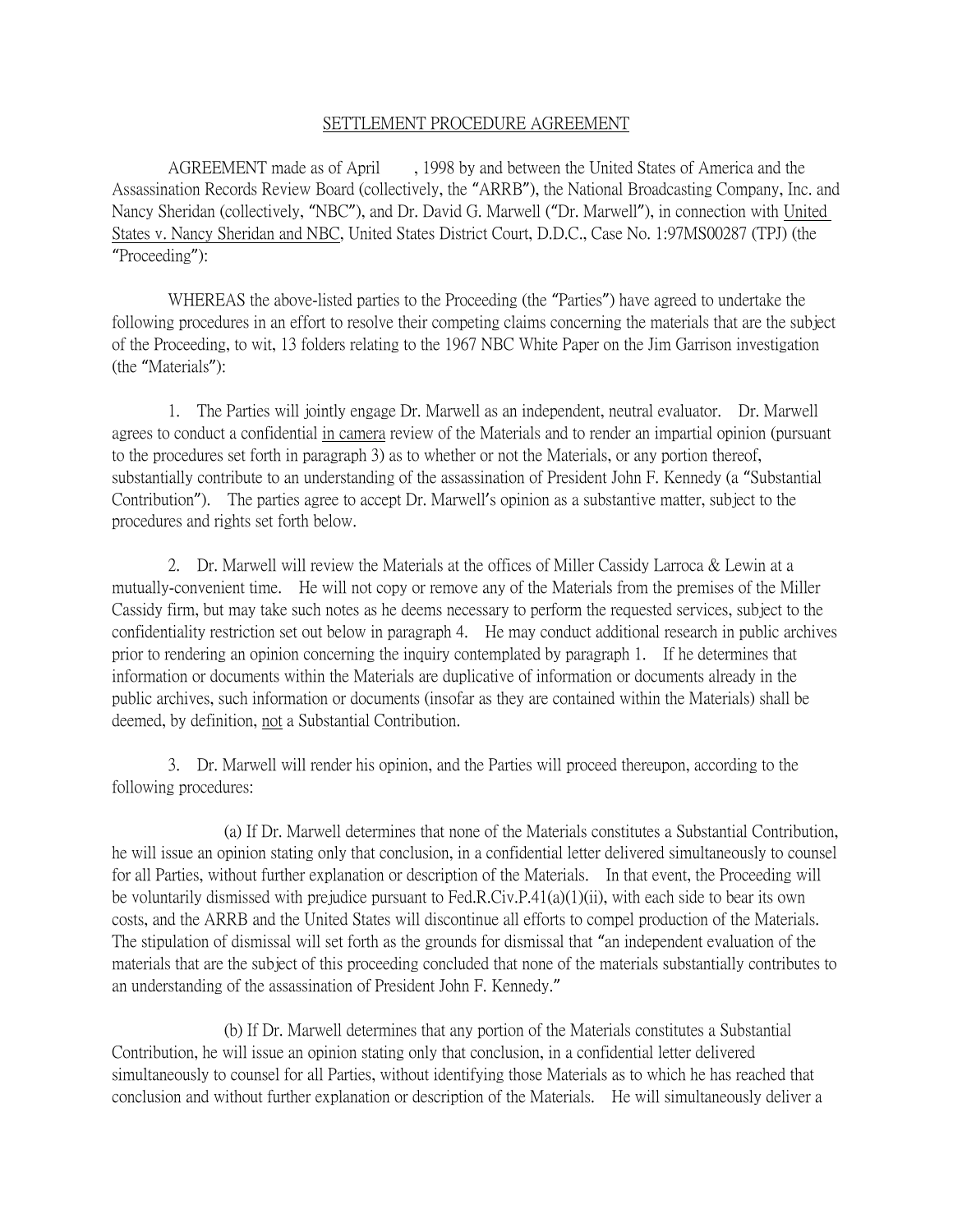separate confidential letter (the "Separate Letter") to counsel for NBC, identifying those Materials as to which he has reached that conclusion, with reference to the specific Bates numbers set forth on the index of withheld documents annexed hereto as Exhibit A, and, if appropriate, identifying that portion of the specified document(s) as to which he has reached that conclusion. In the event NBC desires clarification or explanation of Dr. Marwell's opinion, it may conduct ex parte oral or written communication with Dr. Marwell on a confidential basis for that purpose.

(c) Dr. Marwell may not release the Separate Letter (or otherwise communicate its contents or any other information learned through review of the Materials) to any person or entity other than counsel for NBC, without the express written permission of counsel for NBC. Within one week of receipt of the Separate Letter, NBC will determine whether or not to release the Separate Letter to the ARRB in some form. In the event NBC determines in good faith that it cannot release the Separate Letter to the ARRB in any form without impairing any privilege or confidentiality interest, it may withhold such release entirely, and the Proceeding will then resume. In such event, NBC will provide the ARRB with a privilege log setting forth the basis for objection to production of any of the Materials that NBC determines it will continue to withhold. In the event that NBC releases the Separate Letter to the ARRB in some form, NBC will provide the ARRB with a privilege log setting forth the basis for objection to production of the documents that the Separate Letter identifies as a Substantial Contribution, and NBC may redact any information in the Separate Letter to protect any privilege or confidentiality interest. In such event, the Parties agree to negotiate further in good faith for a period no longer than one month, guided by Dr. Marwell's opinion as set forth therein and by additional considerations including protection of confidential news sources and individual privacy, in an effort to reach a mutually-acceptable resolution of the Proceeding without further litigation. Such negotiations, as well as any subsequent litigation should those negotiations fail, will be limited to the documents that the Separate Letter identifies as a Substantial Contribution.

4. All aspects of Dr. Marwell's engagement, including but not limited to, his opinion, his review of the Materials, any additional research he conducts, his communications with any of the Parties or their counsel, and any written materials created in the course of such review, research or communications, will be treated as strictly confidential by Dr. Marwell and by all Parties and their representatives. Dr. Marwell agrees that, other than delivering an opinion pursuant to the procedures outlined in paragraph 3, he will not disclose to any person or entity (a) the content of any of the Materials, (b) any opinion rendered pursuant to this agreement, (c) any other information learned or notes taken during review of the Materials, or (d) the substance of any communication with any Party or its representative. Neither submission of the Materials to Dr. Marwell for his review, nor release of the Separate Letter described above, nor any communication with Dr. Marwell by any Party or representative of any Party, shall constitute a waiver of any Party's attorney-client privilege, attorney work-product privilege, journalist's privilege, or other privilege recognized by law. No Party, nor any representative, agency, employee or member of any Party, will at any time seek to pierce those privileges based on any communication with Dr. Marwell, or otherwise invade or attempt to invade the confidentiality attaching to Dr. Marwell's engagement by any means, formal or informal. Neither this agreement nor any communication related thereto shall be filed with the Court except as may be necessary to enforce its terms. The Parties and Dr. Marwell agree and intend that all of the confidentiality restrictions and non-waiver provisions specified herein will continue in perpetuity and will survive the conclusion or termination of Dr. Marwell's engagement and this litigation.

5. Pending the review, opinion-drafting and negotiations, if any, conducted pursuant to paragraphs 1-4, the Parties will suspend further discovery proceedings and motion practice. The Parties will jointly seek a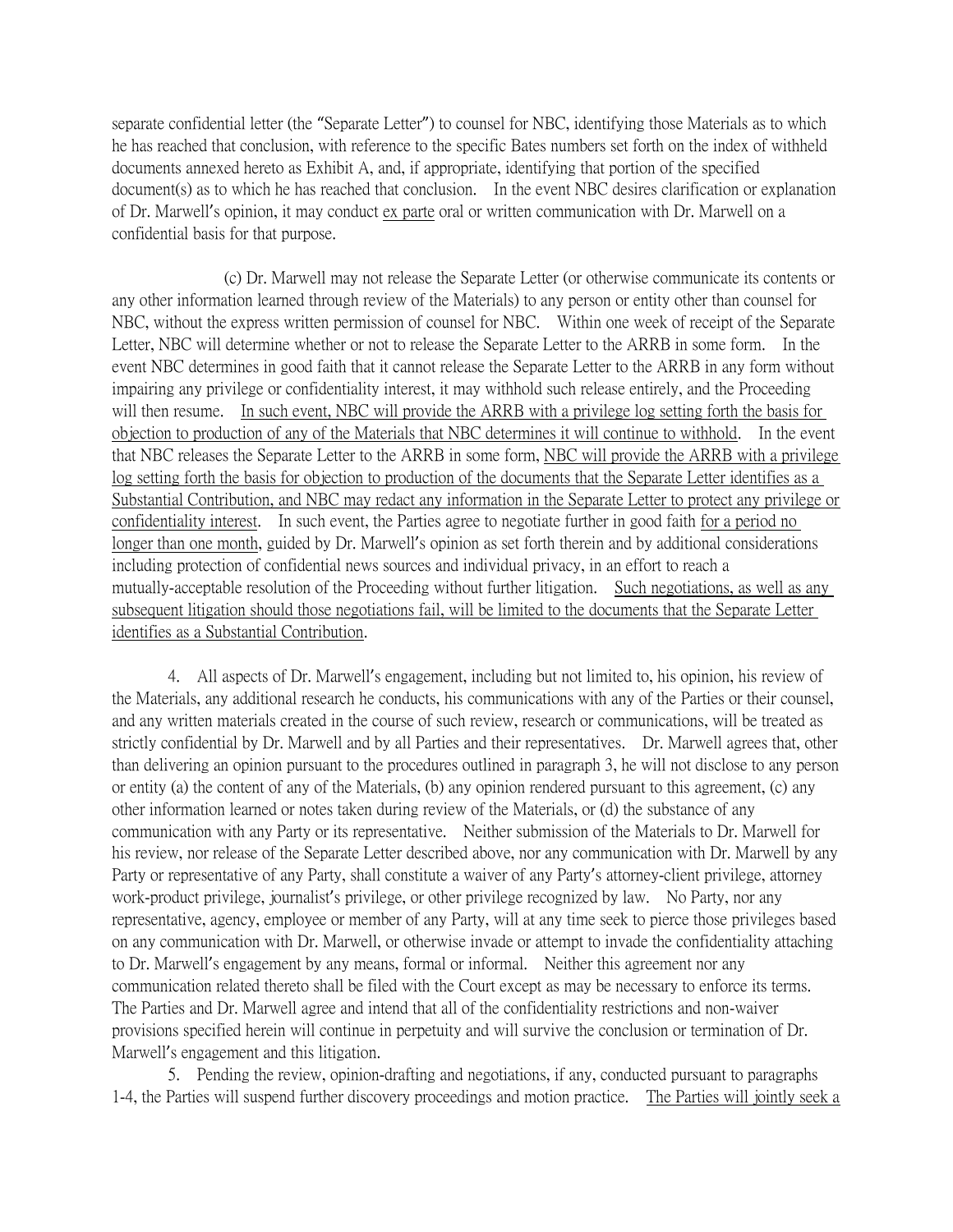30-day adjournment of the April 15, 1998 status conference, and the Parties and Dr. Marwell agree to use best efforts to complete the above procedures before the adjourned date. If, however, despite such efforts the Parties are unable to accomplish dismissal or reach a settlement by that date, they will jointly seek a brief further adjournment for those purposes. In the event no settlement can be reached by the further adjourned date, the Parties agree to use best efforts to complete all remaining discovery within 30 days of that adjourned date, subject to an application seeking the Court's approval of an extended discovery period.

6. NBC and ARRB will be jointly responsible for compensation of Dr. Marwell on such terms as they and he agree upon, and for reimbursement of any expenses he may incur. It is understood and agreed that Dr. Marwell is undertaking the tasks specified herein as a service to the ARRB and NBC and not for any personal purposes, and that he is providing such services in his private capacity and not pursuant to any official duties associated with his present employment.

7. This agreement is entered into for settlement purposes only and without prejudice to any and all claims and defenses asserted or to be asserted by any of the parties. No statement, opinion, action or inaction by any of the parties or by Dr. Marwell in the course of any of the procedures or negotiations described above may be offered or admitted in evidence or otherwise used by any other party for any litigation purpose. None of the Parties will offer or seek to obtain any further testimony by Dr. Marwell, either by affidavit or live testimony, nor will Dr. Marwell otherwise undertake any further role in this Proceeding, after he has undertaken his review under this agreement. In the event that Dr. Marwell is served with a subpoena by any person, entity or court seeking testimony, documents or information related to the Materials or to his services under this agreement, he will provide written notice (via facsimile and mail) to counsel for NBC and the ARRB within 24 hours of such service, and, in the event of an objection to the subpoena by any Party, will withhold disclosure of any information subject to the confidentiality provisions herein until such objection is resolved by agreement or court order or until he is ordered to comply with the subpoena by a court of competent jurisdiction.

AGREED:

UNITED STATES OF AMERICA

By:

Name: